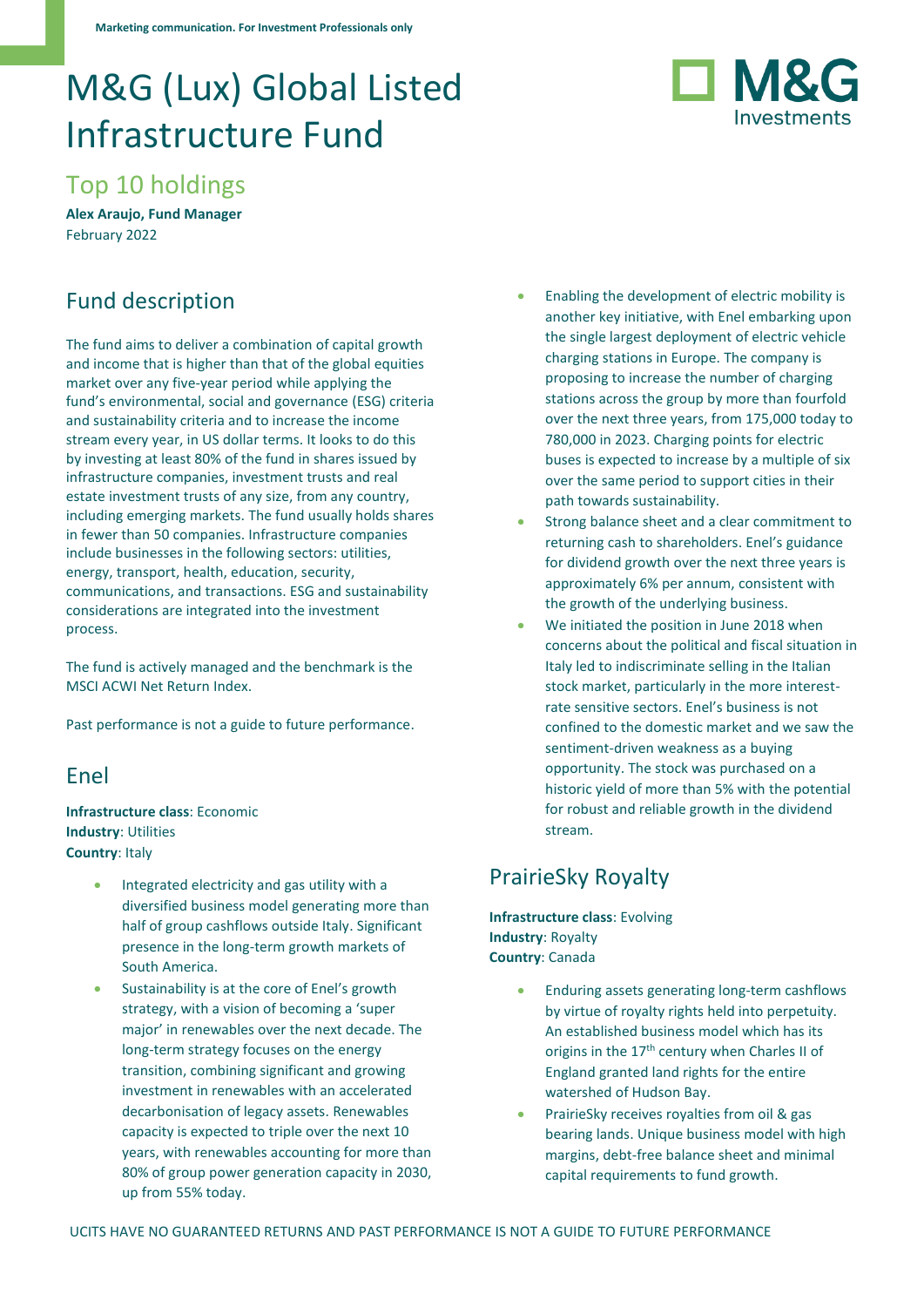- Leverage to production volumes and inflation protection by way of commodity prices. Minimal operational risk and no current or future environmental liabilities.
- Favoured by pension funds with a long-term time horizon, misunderstood by the broader market and its short-term perspective

## Gibson Energy

#### **Infrastructure class**: Economic **Industry**: Energy **Country**: Canada

- A midstream company which has undertaken a significant transformation to focus on its core infrastructure business that has the potential to generate stable and growing cash flows from long-term contracts.
- Unlike oil & gas producers, energy infrastructure businesses, which own and operate pipelines, storage terminals and processing facilities, have limited direct exposure to the underlying commodity price. About 80% of Gibson Energy's cashflows are derived from take-or-pay or feebased contracts.
- Dominant position in the strategic hub of Hardisty in western Canada, with continued growth in pipelines and storage terminals expected to drive the company's target of increasing distributable cash flow by 10% per year.
- Strong financial position with net debt/earnings before interest, tax, depreciate and amortisation (EBITDA – a measure of a company's overall financial performance)below its target range of 3.0-3.5x.

# Crown Castle

#### **Infrastructure class**: Evolving **Industry**: Communications **Country**: US

- A communications towers company which is capitalising on the long-term opportunity created by rising internet penetration and mobile data usage. A market leader in the US, the company is also a beneficiary of technological developments as 5G deployment gathers pace.
- The importance of digital infrastructure came to the fore during lockdown as millions of people became reliant on digital communication to connect with friends, family and work colleagues in the absence of face-to-face interaction. We believe that the trend in mobile data

consumption is a powerful tailwind in modern society, which is likely to persist beyond the immediate climate and endure over the long term.

- Crown Castle is classified as a real estate investment trust (REIT) but should not be considered as a bond proxy (shares likely to offer predictable returns) owing to the company's compelling growth credentials driven by structural trends.
- A strong commitment to long-term dividend growth supported by high-quality contracted revenue.

### Franco-Nevada

**Infrastructure class**: Evolving **Industry**: Royalty **Country**: Canada

- Potential for long-term cashflows running into perpetuity from mineral landholdings including those producing gold. Unique business model with high margins, debt-free balance sheet and minimal capital requirements to fund growth.
- Franco-Nevada has a strong commitment to a sustainable and progressive dividend. Almost all distributable cashflows returned to shareholders.
- Leverage to production volumes and inflation protection by way of commodity prices. Minimal operational risk and no current or future environmental liabilities.
- Favoured by pension funds with a long-term time horizon, misunderstood by the broader market and its short-term perspective.

#### E.ON

**Infrastructure class**: Economic **Industry**: Utilities **Country**: Germany

- European powerhouse with operations in the domestic market of Germany as well as the UK, Sweden, Czech Republic, Hungary and Turkey.
- A business model focused on the energy transition, with 20% of Europe's renewable assets connected to E.ON's networks. E.ON aims to be carbon neutral by 2040, ahead of the EU Green 's target of becoming climate neutral by 2050.
- Digitisation and reconfiguration of electricity networks is a key requirement of the transition to a greener energy mix.
- We initiated the holding in April 2019 as the shares looked cheap on a valuation discount to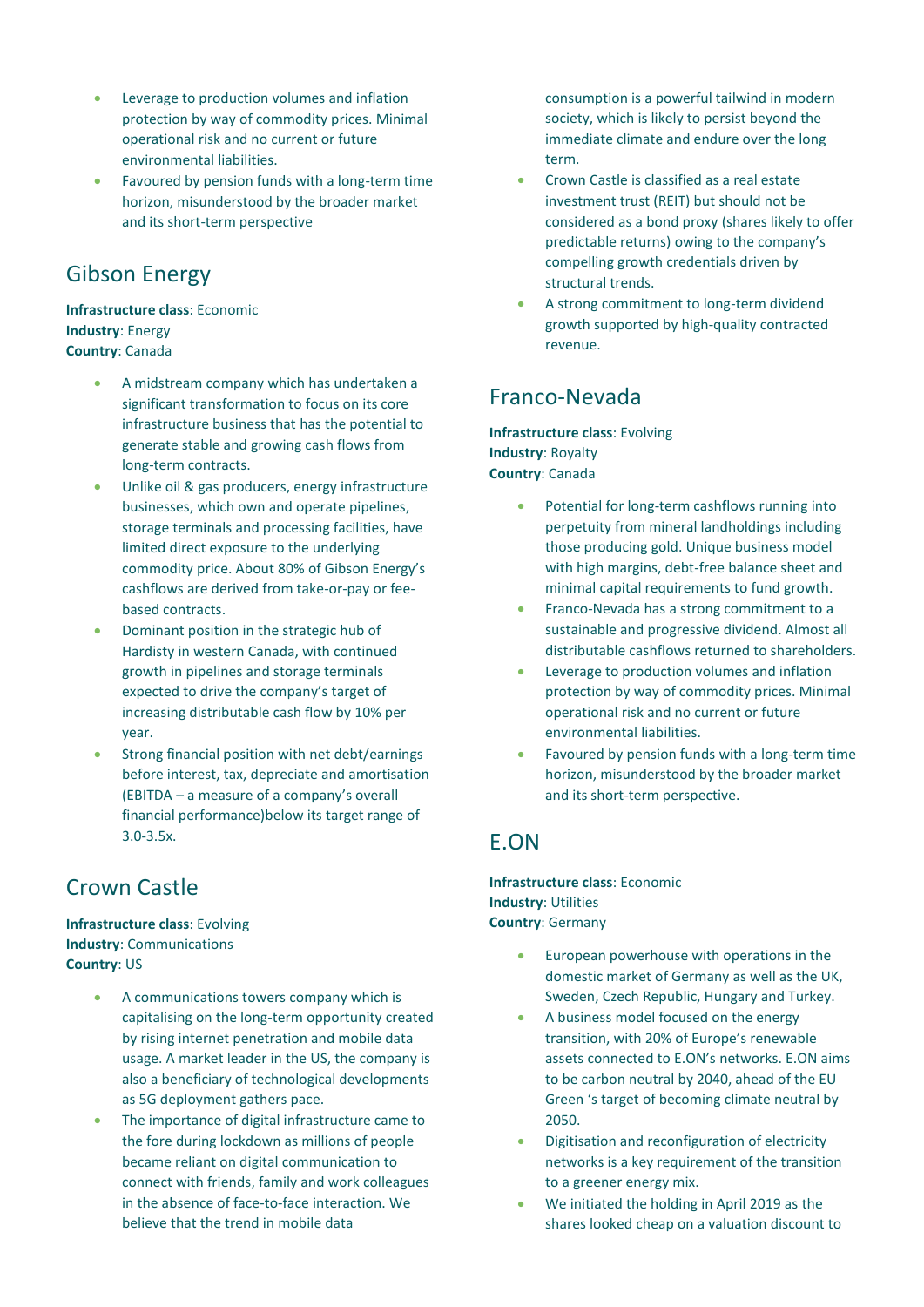its European peers despite the potential for higher growth. The dividend yield was almost 5%.

#### Edison International

#### **Infrastructure class**: Economic **Industry**: Utilities **Country**: US

- Integrated Californian utility with a bias towards grid and transmission, and limited exposure to power generation.
- Growth driven by the need for safety in existing networks and the investment required to ensure reliability.
- California's low carbon objectives provide another key avenue of growth, encompassing grid modernisation, transportation electrification, electric vehicle charging and energy storage.
- Potentially exposed to the liabilities associated with Californian wildfires (inverse condemnation), but the company has provisions in place and we feel does not face disproportionate financial risk based on the events of 2017 and 2018. Although Edison's share price has been vulnerable to fears of uncertainty, the situation is different to the welldocumented demise of PG&E.
- Strong commitment to sustainable dividend growth and has a track record of raising the dividend for 17 consecutive years

### TC Energy

**Infrastructure class**: Economic **Industry**: Energy **Country**: Canada

- A midstream company which owns and operates pipelines, storage terminals and processing facilities, providing essential energy services across North America.
- Unlike oil & gas producers, energy infrastructure businesses, which own and operate pipelines, storage terminals and processing facilities, have limited direct exposure to the underlying commodity price and have the potential to generate stable and growing cash flows from long-term contracts. About 95% of TC Energy's cashflows are derived from regulated assets and/or long-term contracts.
- Clear strategy for disciplined, profitable growth, backed by a strong balance sheet.

#### **Transurban**

**Infrastructure class**: Economic **Industry**: Transport **Country**: Australia

- A toll road operator primarily focused on Australia (Melbourne, Sydney and Brisbane), with some emerging exposure in North America (Greater Washington and Montreal). Ensuring smooth flow of traffic and easing congestion in urban areas is core to the investment proposition.
- Completes our geographic footprint in toll roads and complements our other holdings in Ferrovial (Toronto and Dallas in North America, the UK & Ireland, and Spain), Vinci (France) and CCR (Brazil).
- Long-term organic growth driven by rising traffic volumes, inflation-linked revenue and a solid pipeline of projects. Disciplined approach to growth opportunities, while paying dividends and keeping debt under control.
- Traffic volumes have scope to recover quickly if an effective vaccine can facilitate a world returning to normal. We have also seen behavioural changes since the initial period of lockdown which may remain permanent.
- In our view, road transportation is likely to be a key beneficiary of fiscal stimulus and higher infrastructure spending.

### Home REIT

**Infrastructure class**: Social **Industry**: Social **Country**: UK

- The company addresses a social need to combat homelessness by providing high quality accommodation to vulnerable people across the UK.
- Revenues and cashflows are governed by longterm leases and provide inflation protection by way of index linking.
- The target dividend is set at a minimum of 5.5% per annum and adds ballast to the fund's income stream.
- We participated in the company's initial public offering (IPO) in October 2020 and subsequently supported its capital raising activity in September 2021 to accelerate the long-term strategy.

**M&G February 2022**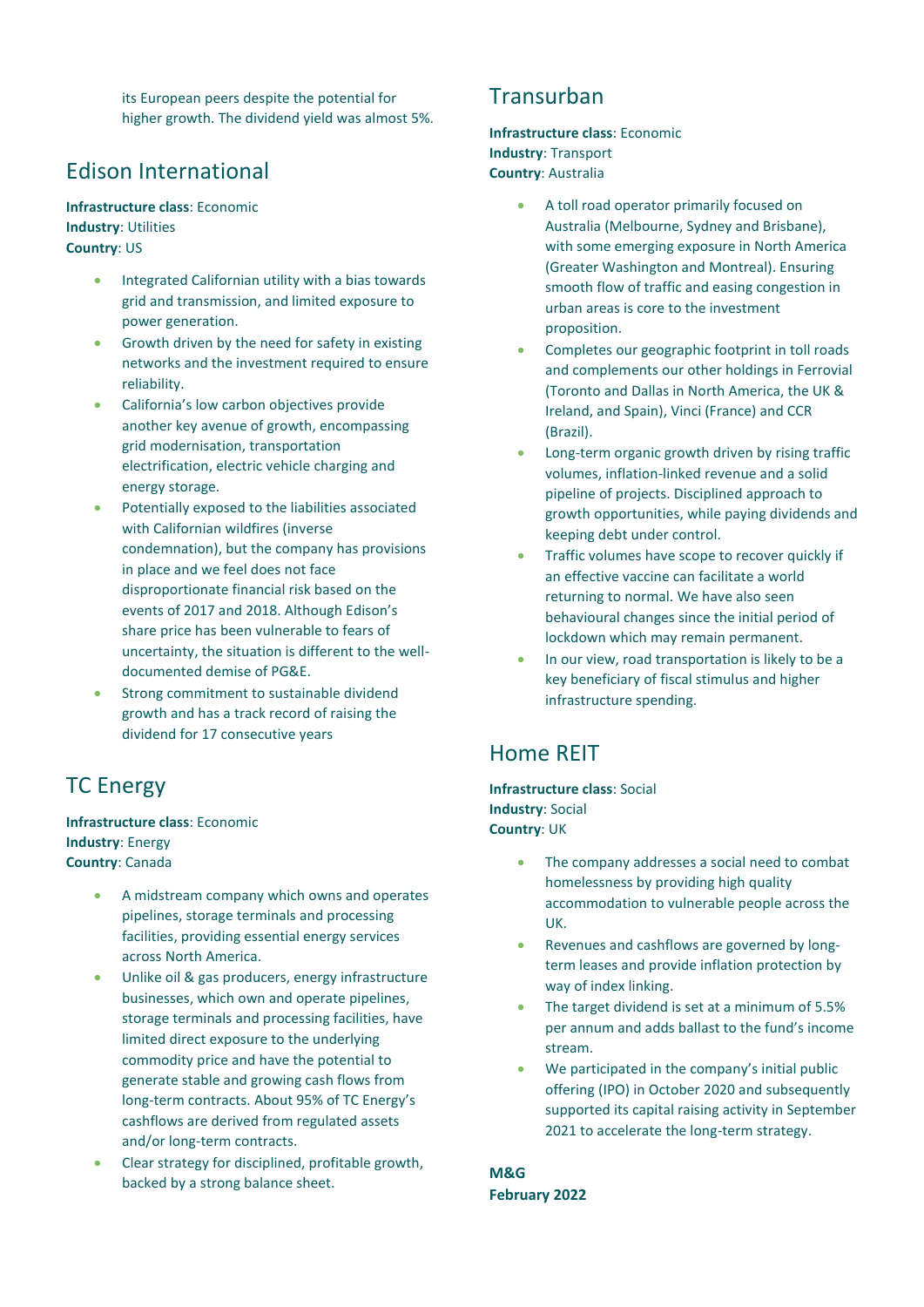The value and income from the fund's assets will go down as well as up. This will cause the value of your investment to fall as well as rise. There is no guarantee that the fund will achieve its objective and you may get back less than you originally invested.

The fund can be exposed to different currencies. Movements in currency exchange rates may adversely affect the value of your investment.

Investing in emerging markets involves a greater risk of loss due to greater political, tax, economic, foreign exchange, liquidity and regulatory risks, among other factors. There may be difficulties in buying, selling, safekeeping or valuing investments in such countries.

ESG information from third-party data providers may be incomplete, inaccurate or unavailable. There is a risk that the investment manager may incorrectly assess a security or issuer, resulting in the incorrect inclusion or exclusion of a security in the portfolio of the fund.

Further details of the risks that apply to the fund can be found in the fund's Prospectus.

Please note, investing in this fund means acquiring units or shares in a fund, and not in a given underlying asset such as a building or shares of a company, as these are only the underlying assets owned by the fund.

The views expressed in this document should not be taken as a recommendation, advice or forecast.

The fund invests mainly in company shares and is therefore likely to experience larger price fluctuations than funds that invest in bonds and/or cash.

Please refer to the [glossary list](https://www.mandg.com/dam/global/shared/en/documents/glossary-master-en.pdf) for an explanation of the investment terms used in this article. Please note that these links open a new window.

The fund's sustainability-related disclosure can be found at:

- Austria: [https://www.mandg.com/investments/professional-investor/de-at/funds/mg-lux-global-listed-infrastructure](https://www.mandg.com/investments/professional-investor/de-at/funds/mg-lux-global-listed-infrastructure-fund/lu1665237704#sustainability)[fund/lu1665237704#sustainability](https://www.mandg.com/investments/professional-investor/de-at/funds/mg-lux-global-listed-infrastructure-fund/lu1665237704#sustainability)
- Belgium: https://www.mandg.com/investments/professional-investor/en-be/funds/mg-lux-global-listed-infrastructurefund/lu1665237704#sustainability
- Denmark: [https://www.mandg.com/investments/professional-investor/en-dk/funds/mg-lux-global-listed-infrastructure](https://www.mandg.com/investments/professional-investor/en-dk/funds/mg-lux-global-listed-infrastructure-fund/lu1665237704#sustainability)[fund/lu1665237704#sustainability](https://www.mandg.com/investments/professional-investor/en-dk/funds/mg-lux-global-listed-infrastructure-fund/lu1665237704#sustainability)
- Finland: https://www.mandg.com/investments/professional-investor/en-fi/funds/mg-lux-global-listed-infrastructurefund/lu1665237704#sustainability
- France: https://www.mandg.com/investments/professional-investor/fr-fr/funds/mg-lux-global-listed-infrastructurefund/lu1665237704#sustainability
- Germany: https://www.mandg.com/investments/professional-investor/de-de/funds/mg-lux-global-listed-infrastructurefund/lu1665237704#sustainability
- Greece: [https://www.mandg.com/investments/professional-investor/en-lu/funds/mg-lux-global-listed-infrastructure](https://www.mandg.com/investments/professional-investor/en-lu/funds/mg-lux-global-listed-infrastructure-fund/lu1665237704#sustainability)[fund/lu1665237704#sustainability](https://www.mandg.com/investments/professional-investor/en-lu/funds/mg-lux-global-listed-infrastructure-fund/lu1665237704#sustainability)
- Ireland: https://www.mandg.com/investments/professional-investor/en-ie/funds/mg-lux-global-listed-infrastructurefund/lu1665237704#sustainability
- Italy: https://www.mandg.com/investments/professional-investor/it-it/funds/mg-lux-global-listed-infrastructurefund/lu1665237704#sustainability
- Liechtenstein: https://www.mandg.com/investments/professional-investor/en-li/funds/mg-lux-global-listedinfrastructure-fund/lu1665237704#sustainability
- Luxembourg: https://www.mandg.com/investments/professional-investor/en-lu/funds/mg-lux-global-listedinfrastructure-fund/lu1665237704#sustainability
- Netherland: https://www.mandg.com/investments/professional-investor/en-nl/funds/mg-lux-global-listedinfrastructure-fund/lu1665237704#sustainability
- Norway: [https://www.mandg.com/investments/professional-investor/en-no/funds/mg-lux-global-listed-infrastructure](https://www.mandg.com/investments/professional-investor/en-no/funds/mg-lux-global-listed-infrastructure-fund/lu1665237704#sustainability)[fund/lu1665237704#sustainability](https://www.mandg.com/investments/professional-investor/en-no/funds/mg-lux-global-listed-infrastructure-fund/lu1665237704#sustainability)
- Portugal:<https://docstore.mandg.com/api/documents/public/por/7306d032-d70d-404c-ace2-773df1e5bf96.pdf>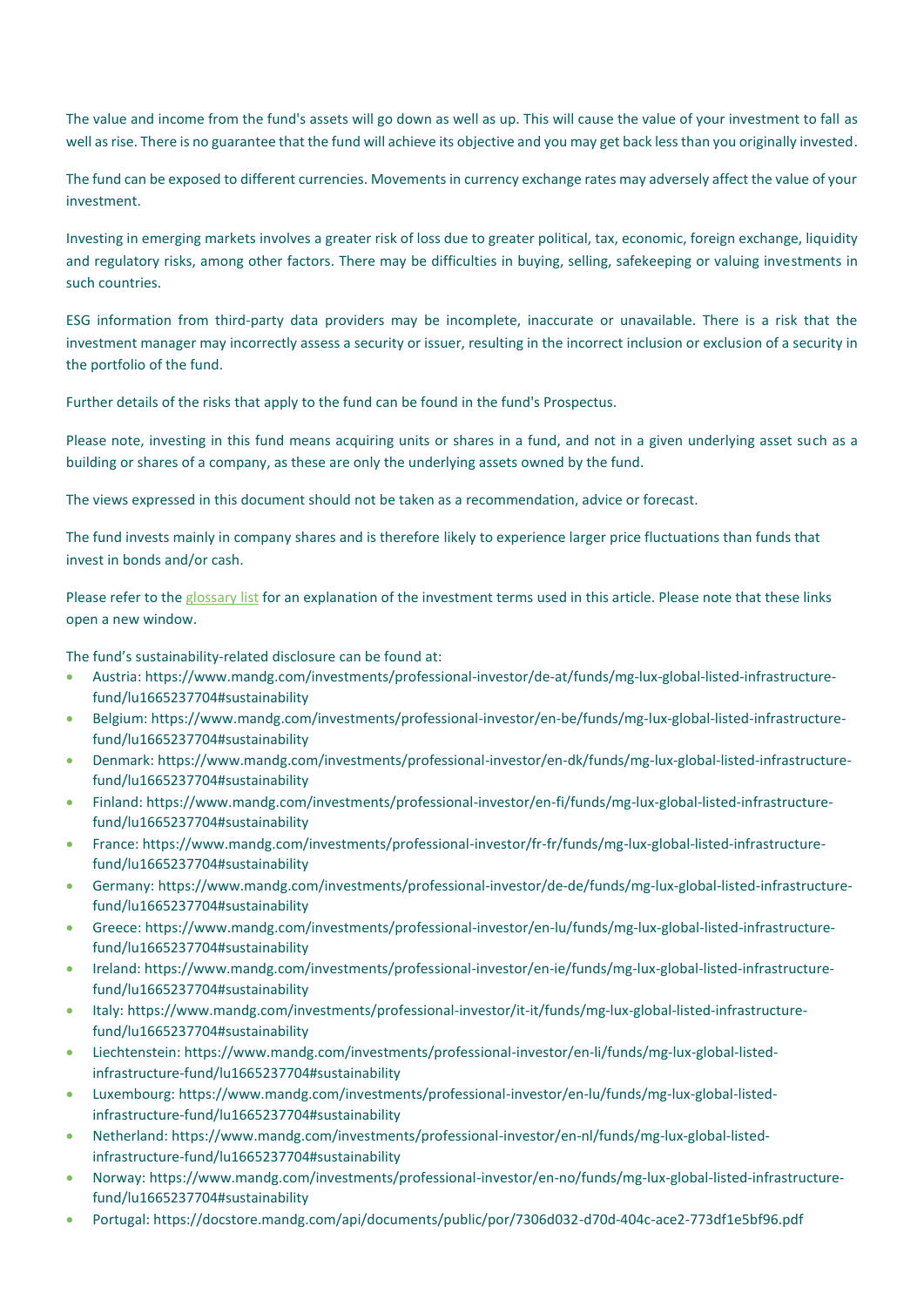- Spain: https://www.mandg.com/investments/professional-investor/es-es/funds/mg-lux-global-listed-infrastructurefund/lu1665237704#sustainability
- Sweden: https://www.mandg.com/investments/professional-investor/en-se/funds/mg-lux-global-listed-infrastructurefund/lu1665237704#sustainability
- Switzerland: https://www.mandg.com/investments/professional-investor/en-ch/funds/mg-lux-global-listedinfrastructure-fund/lu1665237704#sustainability

UCITS HAVE NO GUARANTEED RETURNS AND PAST PERFORMANCE IS NOT A GUIDE TO FUTURE PERFORMANCE